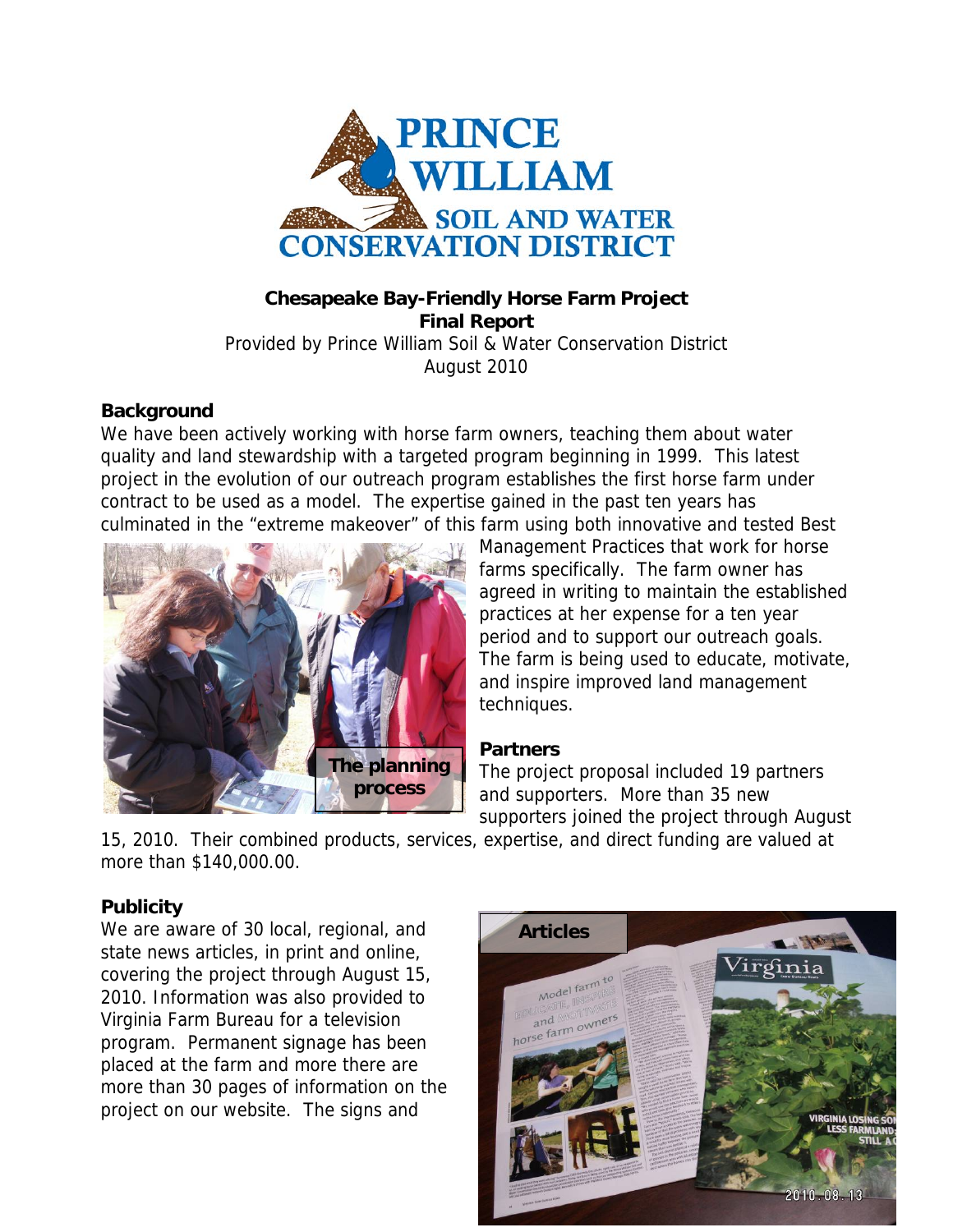website information provide for ongoing publicity.

### **Water Quality**

Data was collected on the farm in both the "before" and "after" conditions. Soil loss before the project was estimated at 0.95 tons per acre per year. After the installation of

BMPs and improved pasture management, soil loss was reduced to 0.10 tons/acre. The Clean Water Project



conducted a stream assessment of the "before" and "after" conditions of the stream channel and buffer that could be used for additional comparisons over a



longer period of time. Rainfall runoff was measured by Virginia Tech's Biological Systems Engineering. The volume of runoff in the "after" conditions

decreased by 76% with an 80-92% decrease in nutrient and sediment levels in the runoff.

### **Innovation**

The Best Management Practices prescribed for the farm are all horse-farm specific. Alternatively, government specifications for agricultural practices are generally designed for other types of livestock, larger acreages, and assume access to expensive farm equipment. The fencing types, water troughs, confinement paddock sizing and construction, manure management system, heavy use area stabilization products, and forage mix were all selected to be horse-friendly and to be managed by owners with limited acreage, time, money, and machinery.

**Solar O2 Composter funded by Fairfax Water** 





### **Horse Health**

Muddy turnout can cause injuries, as well as fungal and bacterial infections. Drinking potentially polluted surface water can cause disease. When searching severely overgrazed pastures for forage, horses are more likely to eat toxic plants. Over application of uncomposted manure can lead to problems associated with flies and parasites.

The overall development of the management system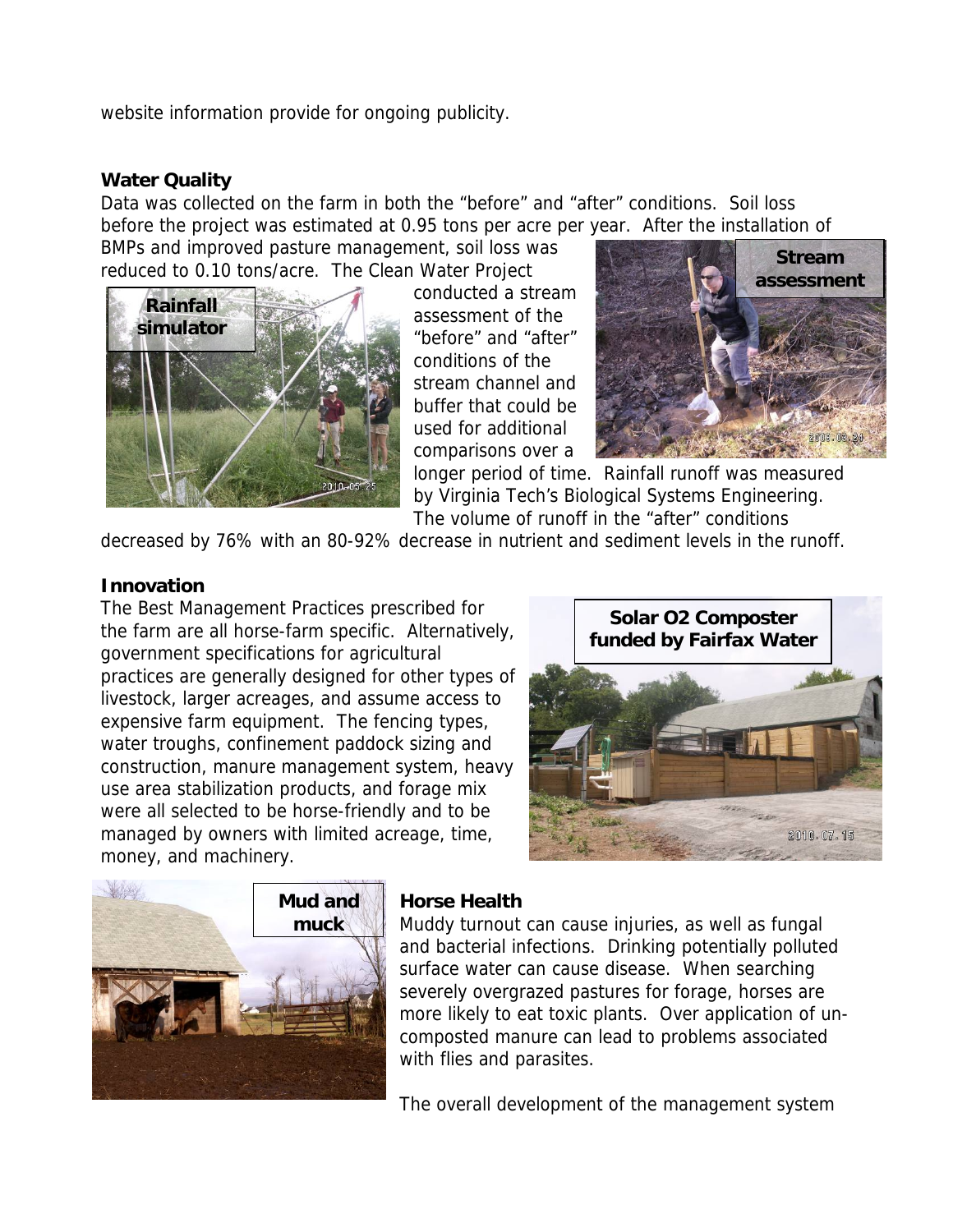

### **Chore-efficiency**

utilized in the project provides the horses with safe, secure turnout in a variety of weather conditions, access to free choice forage (hay or pasture, as appropriate), and a consistent source of clean water. The O2 Composting System kills fly and parasite eggs in the manure.



Most of the horse owners t hat we work with have full-t ime employment off the farm. Conservation-oriented management strategie s, including the layout and specific products, u sed on the farm are chore-efficient.





### **Aesthetics**

strong force in motivating the farmer to change management practices. In our project, the improvement in the impression of the farm has been an expected The appearance of the farm may or may not be a



side effect that the owner, hors e community, and neighbors have appreciated.

### **Statewide Education**

Presentations on the project were offered through all the soil and water conservation districts in Virginia. Seminars based on the project were offered at nine locations in the state, including colleges with equestrian programs.



**s Farm Tour Local Seminar and** 



In January 2010, one local seminar was held at the Virginia Tech MARE Center showcasing the project. As of August 15th nine tours of the farm have been offered,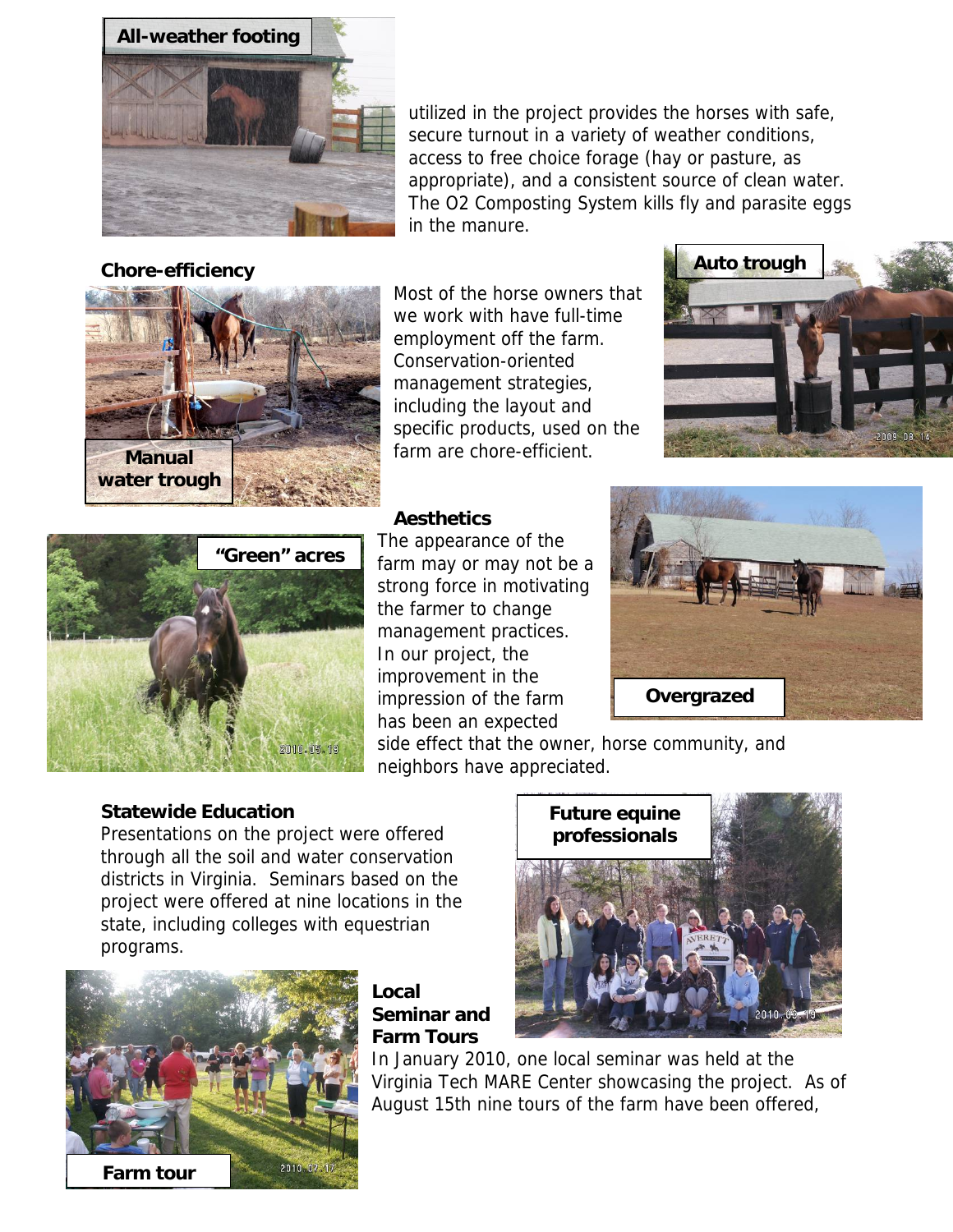beginning last summer, and additional tours are being scheduled —by popular dema nd. The farm will continue to be used for tours and holding field days and workshops for the next 10 years.

## **Expenditures** – from DCR grant funds

Personnel \$ 34,077.56

 $\checkmark$  Staff time

Fringe \$ 8,009.35

- $\checkmark$  Staff benefits such as Virginia Retirement System Travel \$ 3,062.88
	- $\angle$  Local travel associated with the project as well as travel expenses for statewide education

Supplies \$ 15,906.04

- $\checkmark$  Advertising, public reports
- $\checkmark$  Local seminars and outreach
- $\sqrt{ }$  Hay feeders, lime, seed, fertilizer, fencing, and water troughs

Contractual \$ 13,445.00

- $\checkmark$  Virginia Tech rainfall simulator assessment
- $\angle$  Engineering and other consultations
- Construction \$ 44,891.16
	- $\epsilon$  Fencing, watering system, manure composter, sacrifice area paddocks, roof runoff management, erosion controls, bat house, fly predators

Total \$119,391.99

### **Matching Contributions** – from partners

Personnel \$ 77,254.49

 $\checkmark$  Staff time and contributions of partners, incl. volunteers

Fringe \$ 0

Travel \$ 78.10

 $\checkmark$  Local travel associated with the project as well as travel expenses for statewide education

Equipment \$ 0

Supplies \$27,126.07

- $\checkmark$  Advertising, public reports
- $\checkmark$  Local seminars and outreach
- $\sqrt{ }$  Hay feeders, lime, seed, fertilizer, fencing, and water troughs
- $\checkmark$  Bluestone dust gravel

Contractual \$ 35,896.62

- $\checkmark$  Clean Water Project stream assessment
- $\checkmark$  Legal contacts
- $\checkmark$  No-till seeding



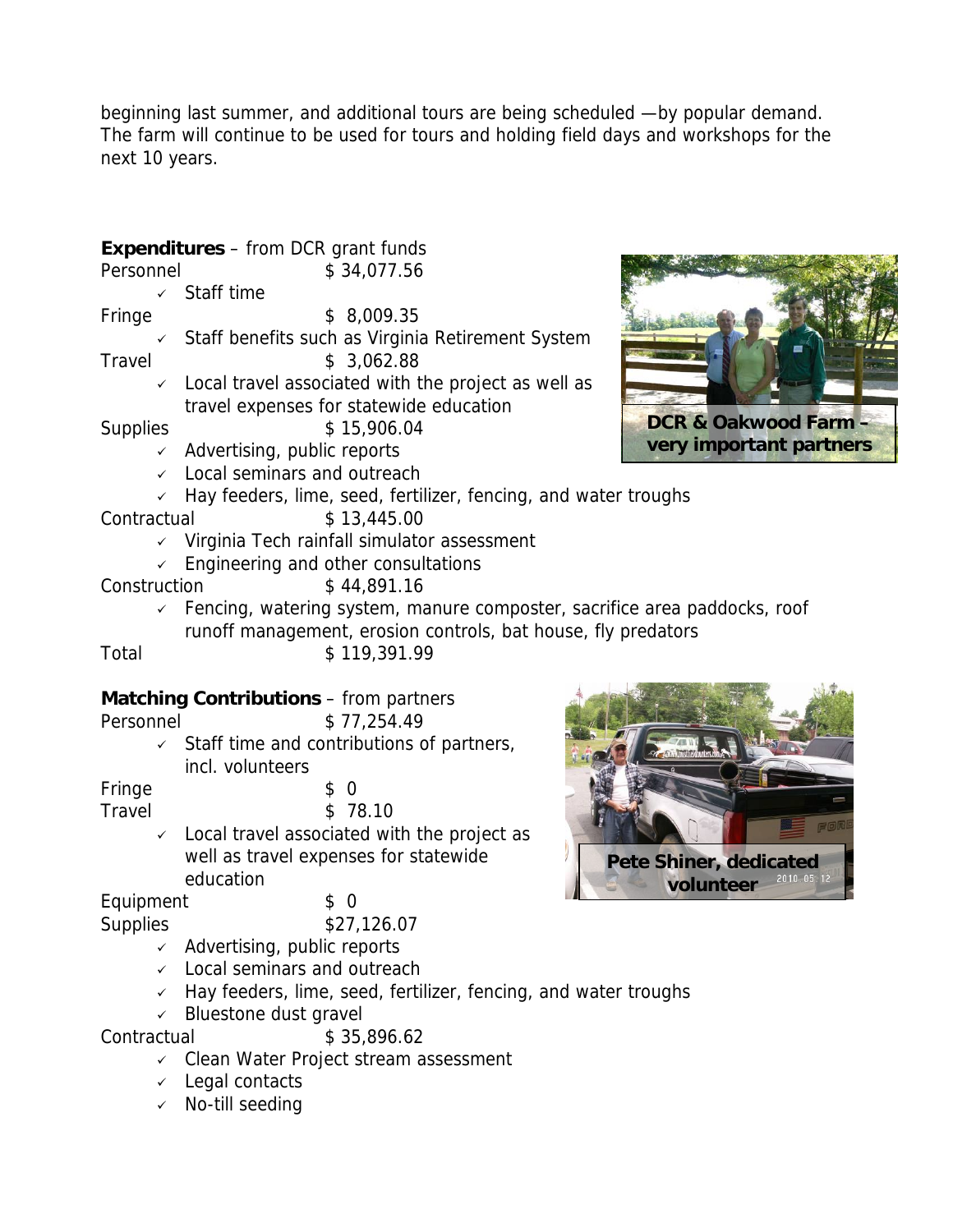$\sqrt{ }$  Engineering and other consultations

Construction \$ 1,752.88

 $\sqrt{ }$  Fencing, watering system, manure composter, sacrifice area paddocks, roof runoff management, erosion controls, bat house, fly predators

Total \$142,108.16

### **Conclusion**

The goal of the project was to create a model horse farm to be used for education, outreach, and research



to benefit local water quality and waterways throughout the Chesapeake Bay. Horse owners that visit the farm, and even those who simply read about the farm on the internet or in publications, are increasing their understanding of their



contribution to non-point source pollution and, even more importantly, the actions they can take to lessen negative impacts.

This project is leading the way to a healthier Chesapeake Bay, one horse farm at a time.



**This project received funding from the Virginia Water Quality Improvement Fund provided by the Virginia Department of Conservation and Recreation (DCR), via grant number 2007-WQIF-19.**

# **Fairfax Water**

**This project received funding from Fairfax Water's Water Supply [Protection and Educat](http://www.fcwa.org/index.htm)ion Grant.**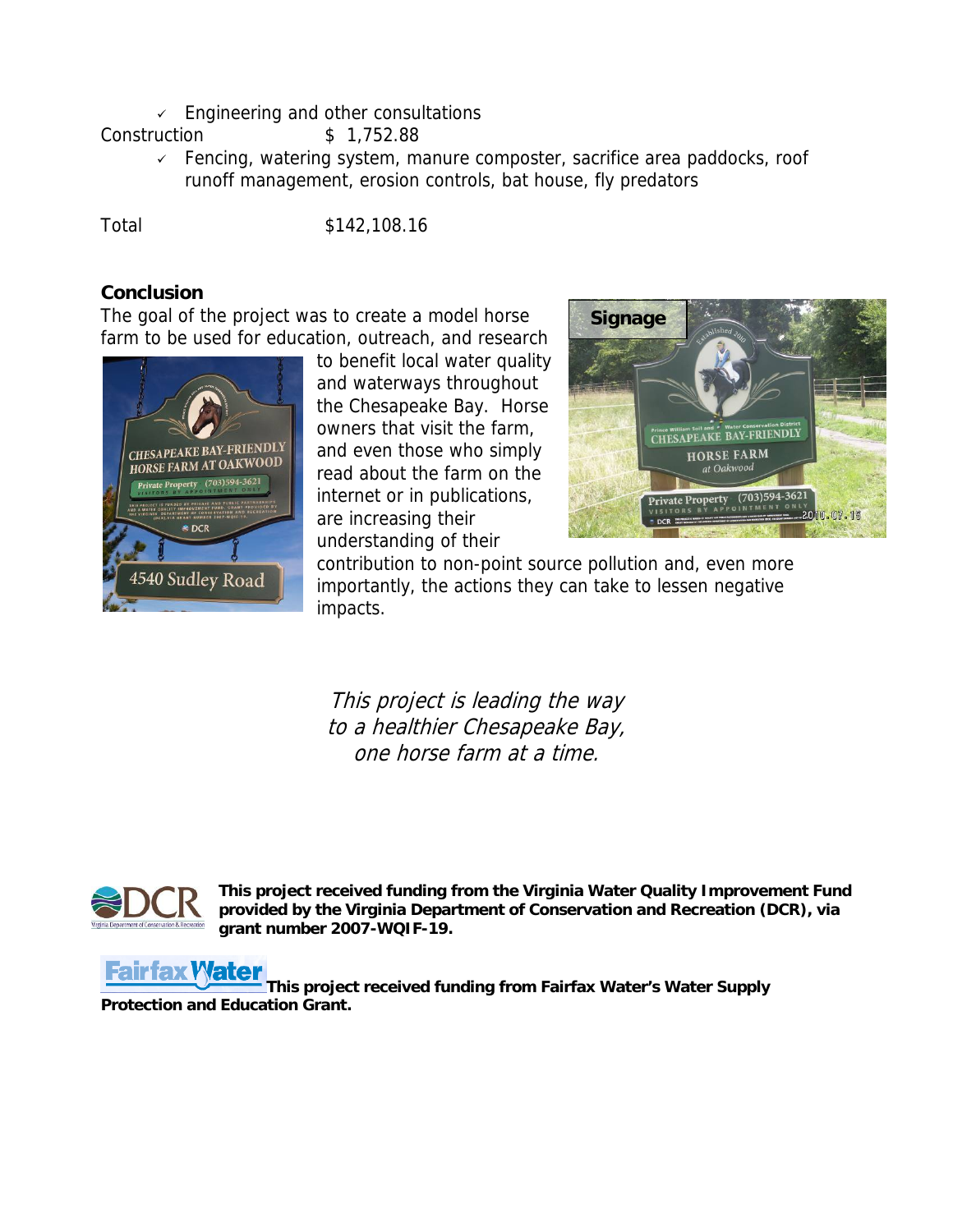### **Facts about horses and the Chesapeake Bay**

"The leading threat to the health of the Chesapeake Bay is excess nitrogen and phosphorus pollution that destroys habitat and causes fish kills. Top sources of these pollutants include agriculture, sewage treatment plants, runoff from urban and suburban areas, and air pollution from automobiles, factories, and power plants. Other threats to the Bay's health include sprawl, toxic pollution, and poor fishery management." ~ Chesapeake Bay Foundation

In 2006, over 132,300 equines resided in Virginia counties within the Chesapeake Bay watershed. That's over 61% of the total equines within the state. This number has likely grown significantly since 2006.

~ Equine Survey Report 2006; Reported by the Virginia Field Office of the National Agricultural Statistics Service; Chesapeake Bay Foundation provided maps of Virginia counties in the Chesapeake Bay watershed

An average 1,000 lb. horse produces 8.2 tons/year of manure annually. In the Virginia portion of the Chesapeake Bay watershed, the 132,300 equines produce approximately 1 million tons of manure per year. If 10% of the produced manure is not managed properly, excess nutrients from 100,000 tons of this manure can wash into our local waterways which drain into the Chesapeake Bay.

~ Prince William Soil & Water Conservation District with 2006 Equine Survey Report data

In 2006, equine operations in Virginia contributed approximately 783 million dollars to the economy. This included farrier fees, boarding fees, equipment purchases, hay, grain, bedding, utilities, travel and lodging, advertising expenses, maintenance repair expenses, taxes, etc.

~ Equine Survey Report 2006; Reported by the Virginia Field Office of the National Agricultural Statistics Service

### **Our Partners**

### **Blue Ribbon Partners (\$100,000+ valued contribution)**

Virginia Dept. of Conservation & Recreation

### **Red Ribbon Partners (\$10,000+ valued contribution)**

The Clean Water Project of Virginia Waters and Wetlands, Inc. Crawford Fencing Fairfax Water Luck Stone Corporation Prince William Soil and Water Conservation District Pete Shiner, Mistfield Farm

### **Yellow Ribbon Partners (\$5,000+ valued contribution)**

Angler Environmental

### **White Ribbon Partners (\$1,000+ valued contribution)**

CFC Farm & Home Center Wally Covington, Prince William County, Brentsville District Supervisor Robin Lancaster, Blue Top Farm Martin Nohe, Prince William County, Coles District Supervisor